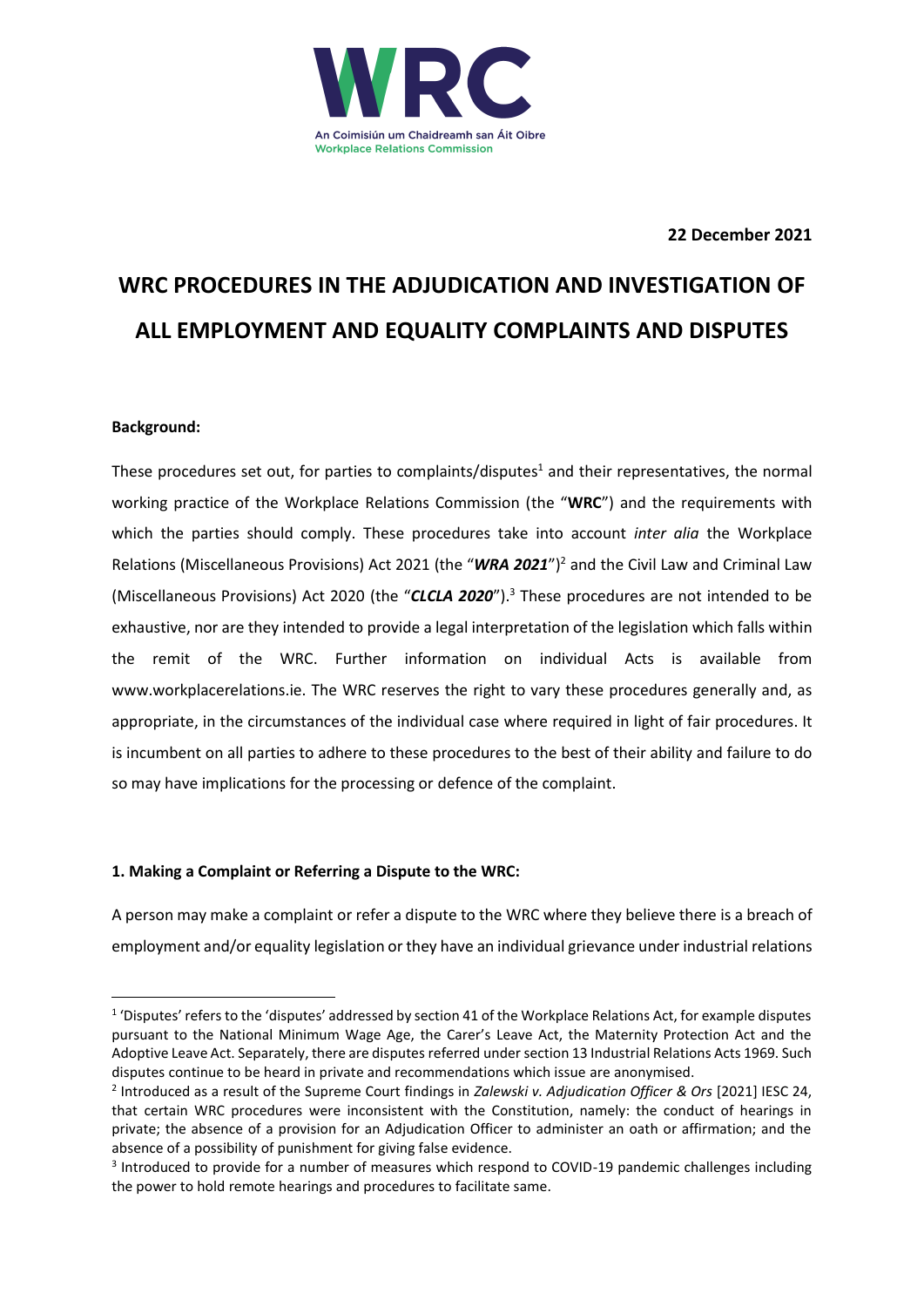legislation. A complaint should be made using the Workplace Relations Complaint Form (the "*Complaint Form*"). The Complaint Form should be carefully filled out, correctly completing all relevant sections including the correct name and address of the employer/respondent. It is vital to ensure that the correct legal name of the employer/respondent is entered on the Complaint Form. Where a complaint is made to the WRC, a copy of the Complaint Form and any other materials received will be copied to the respondent (certain exceptions may apply to complaints involving an inspection). It is essential to also provide the respondent's correct postal address, for example the registered address of a company. Please also provide any email address available for the respondent.

It is extremely important that the complainant keeps the WRC informed of their current email and physical address and contact details. If a party's contact details change and they do not inform the WRC, they may miss important documentation being sent to them, for example the scheduled date of a hearing.

## **2. Pre-Complaint Steps:**

Please be advised that several of the Acts dealt with by the WRC require prospective complainants to notify the respondent in advance of lodging the complaint form. For example, the Equal Status Act<sup>4</sup> (the "*ESA*") requires a complainant to notify the service provider in advance of making the complaint. Moreover, the National Minimum Wage Act requires the employee to request a statement of earnings from the employer prior to referring a dispute<sup>5</sup>. Complainants should complete these preliminary steps and submit the information as part of the complaint.

#### **3. Time Limits for Referring a Case to the WRC:**

The Workplace Relations Act 2015 (the "*WRA 2015*") provides that a complaint or dispute must be referred within six months of the alleged contravention of the legislation. There are equivalent time limits under the Unfair Dismissals Act, the Employment Equality Act (the "*EEA*") and the ESA. A longer period applies regarding Redundancy Payment Act complaints.

The date when a complaint or dispute is referred is the date when it is received by the WRC. If a complaint is not referred within the time limit, an extension may be granted by an Adjudication Officer up to a maximum time limit of 12 months where, in the opinion of the Adjudication Officer, the

<sup>&</sup>lt;sup>4</sup> [Section 21 Equal Status Act 2000](https://revisedacts.lawreform.ie/eli/2000/act/8/revised/en/html#SEC21)

<sup>&</sup>lt;sup>5</sup> [Section 24 National Minimum Wage Act 2000](https://revisedacts.lawreform.ie/eli/2000/act/5/section/24/revised/en/html)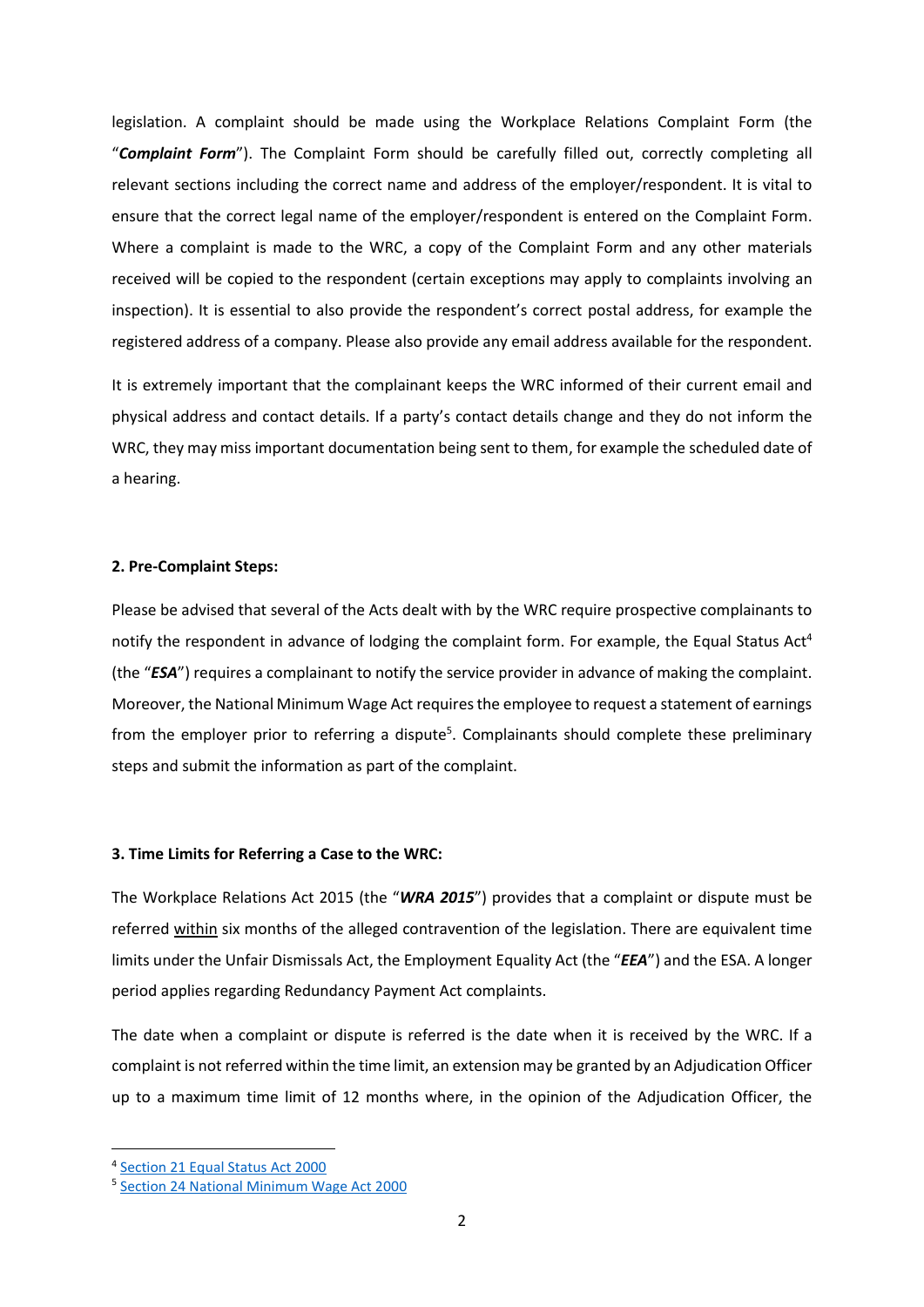complainant has demonstrated '*reasonable cause*' for the delay. An Adjudication Officer has no power to extend the time limit beyond 12 months after the last alleged contravention (24 months in a Redundancy Payments complaint).

The decision to extend time is solely a matter for the Adjudication Officer. If a complainant is seeking an extension of time, they will need to provide detailed reasoning and any supporting documents in support of the application. A complainant must set out relevant details if they are relying on misrepresentation to determine a date of contravention, for example under the EEA.

#### **4. Consent to Service by Electronic Means:**

The WRC encourages parties to consent to the service of documents by electronic means as this allows the WRC work more efficiently. A party can consent to the service of documents by emailing [pru@workplacerelations.ie](mailto:pru@workplacerelations.ie) quoting the CA and/or ADJ reference assigned to their case and giving their consent: 'I consent to the service of documents by electronic means in respect of CA… and ADJ…'

#### **5. When a Case is Referred to the WRC:**

The WRC is impartial as between the complainant and respondent and in general all material received from one party will be copied to the other, so that both parties are fully aware of all the material received. Complaints and disputes are initially processed by the WRC offices in Carlow. They will be sent forward to adjudication, mediation or inspection, as appropriate. Where they are sent forward to adjudication, they are formally delegated by the Director General to an independent Adjudication Officer for hearing.

It should be noted that where both parties consent a case may be decided on the basis of written submissions only without a hearing being required<sup>6</sup>. Whilst this does not happen frequently, if parties are interested in this route, they should raise it by emailing  $pru@workplacement$ 

#### **6. Mediation:**

In certain cases, the complaint may be sent to the Mediation Service with a view to encouraging and facilitating both parties in resolving issues by way of mediation - a free and confidential alternative to

<sup>&</sup>lt;sup>6</sup> [Section 47 WRA 2015](https://revisedacts.lawreform.ie/eli/2015/act/16/section/47/revised/en/html) and related provisions cover the written submission procedure.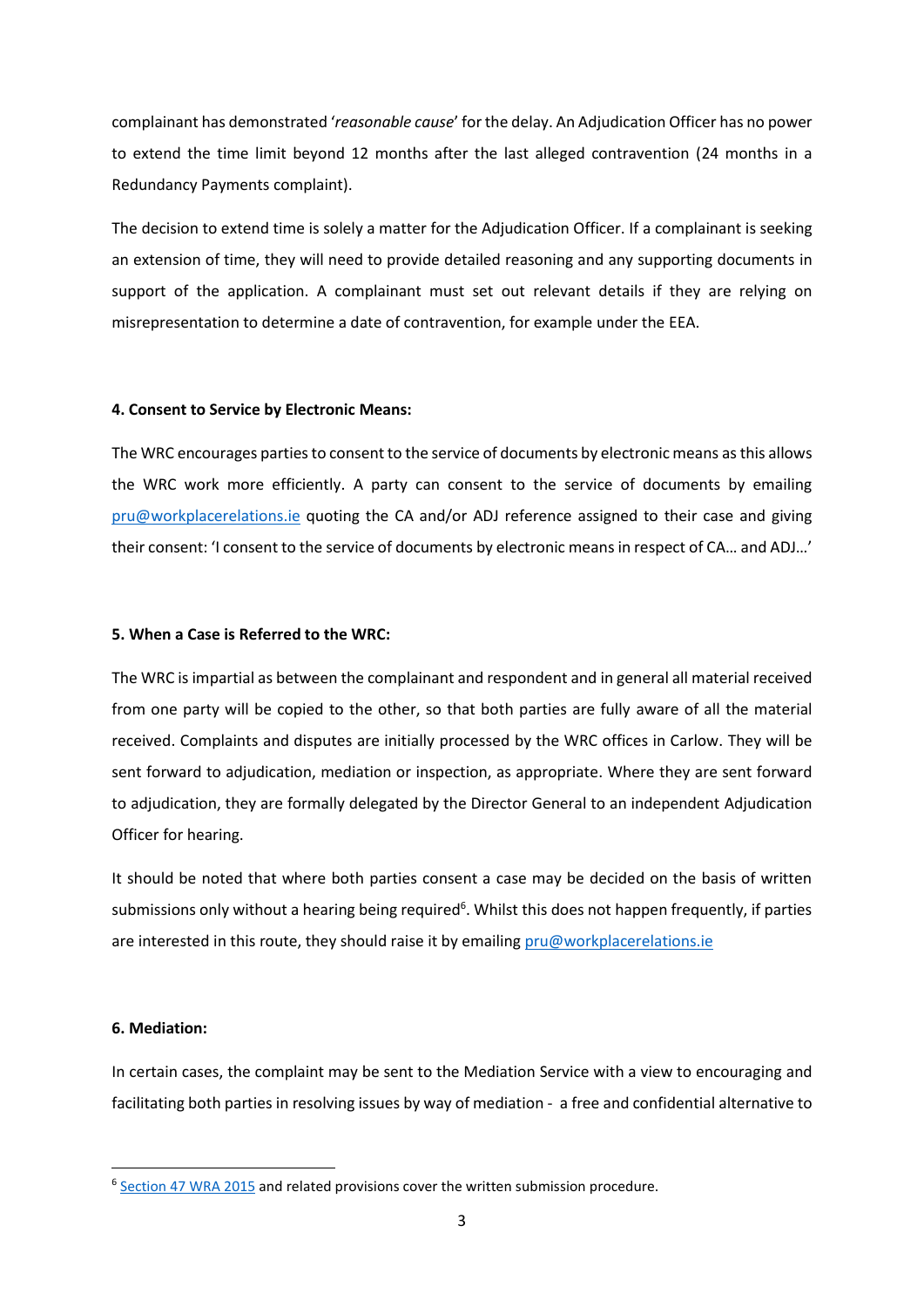a formal hearing in public, and one which may result in a legally binding mediation settlement<sup>7</sup>. Parties are encouraged to engage with this alternative dispute resolution option. If one or both parties are unwilling to engage in early resolution or mediation or if attempts at resolving the issues are unsuccessful, the complaint will be referred to an Adjudication Officer for hearing. The mediation may be provided through telephone, video and/or face-to-face mediation as the WRC Mediation Service determines suitable. There is no legal authority to select disputes under the IR Act 1969 for mediation.

## **7. Documentation to be Submitted 15 Working Days in Advance of a Hearing:**

**It is very important that both sides submit all the documentation upon which they wish to rely as early as possible and no later than 15 working days before the scheduled date of the hearing. This new rule applies to all cases equally, and applies to both remote and face-face hearings.<sup>8</sup>**

# **Parties must also copy their documentation to the other parties in the case.**

This allows time for the Adjudication Officer to prepare for the hearing, and in accordance with fair procedures, allows the parties sufficient opportunity to consider documentation and arguments submitted in advance of the hearing. Parties are asked to copy their documentation to the other side. In addition, please note that all documentation submitted, including correspondence addressed to the WRC, will be circulated to all parties to the dispute. You have the same right to see the other side's documentation as they have to see your documentation.

**Please also note that an Adjudication Officer may decide not to allow a party to introduce documents on the day of the hearing or within 15 working days of the scheduled date of the hearing. This is to ensure fair procedures for all parties. It is entirely a matter for the Adjudication Officer whether to allow any evidence to be submitted within 15 working days of the date of the hearing.**

## Documentary Evidence:

It is especially important that parties submit the documentary evidence as soon as possible and no later than 15 working days before the scheduled date of the hearing. Evidence is anything that is used to prove or disprove disputed facts in the case. Documentary evidence can include letters, emails,

<sup>&</sup>lt;sup>7</sup> [Section 39 WRA](https://revisedacts.lawreform.ie/eli/2015/act/16/section/39/revised/en/html) covers mediation for those Acts listed in Schedule 5 WRA. See als[o Section 24 ESA](https://revisedacts.lawreform.ie/eli/2000/act/8/section/24/revised/en/html) and [Section 78 EEA](https://revisedacts.lawreform.ie/eli/1998/act/21/section/78/revised/en/html) in relation to equality complaint mediation provisions.

<sup>8</sup> Whilst in the past, in light of differing burdens of proof under different Acts, the WRC trialled different time periods for submissions, in order to streamline submission of documents and ensure Adjudication Officers and parties have adequate time to prepare for their hearings, a single 15 working day rule now applies. It is hoped that this will be easier and fairer for parties, and lead to fewer adjournments due to last minute submissions.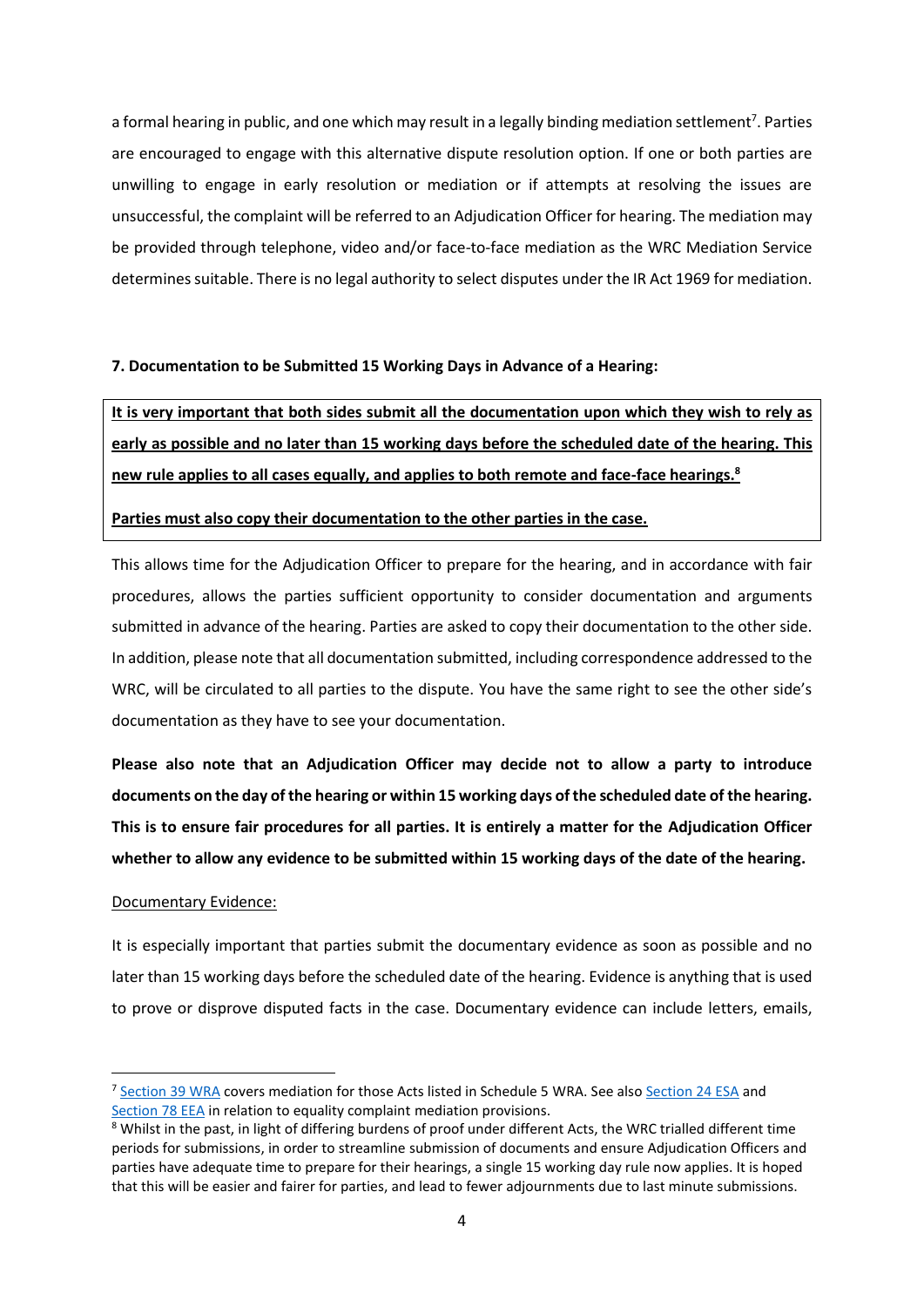minutes of meetings, contracts of employment or employee handbooks. It also includes sound recordings and CCTV footage.

## Written Statement of Case:

It is helpful if both parties can provide a written statement of their case. This might include a chronology of events and a concise written account of what happened. Parties might refer to relevant case law or the relevant piece of law on which they rely if they have this information. In a case of penalisation or discrimination, you might wish to address the link between the protected act or discriminatory ground and the alleged penalisation or discrimination. The case statement ensures that the adjudication hearing focuses on the issues which are relevant to the complaint or dispute at hand.

These procedures require that parties submit the written statement at least 15 working days prior to the scheduled date of the hearing. It should also be copied to the other party so they are on notice.

## Witness List:

These procedures require that parties supply to the WRC the names of any witnesses that will accompany them to the hearing, and an outline of the evidence each witness will address. The list will allow the weblink to be sent to participants (where a remote hearing is listed) and will help the Adjudication Officer schedule time for evidence at the hearing.

## **8. The Hearing:**

It is a matter for the Adjudication Officer to run the hearing / investigation as appropriate for the circumstances of the case and in accordance with fair procedures and the interests of justice.

## a. Preparing for a Hearing:

## *Remote Hearings:*

All WRC cases are considered amenable to remote hearing, unless a party can demonstrate that holding a remote hearing would not be in the interests of justice or would breach fair procedures, or the WRC reaches this conclusion of its own motion. The WRC can make any ancillary or consequential directions which it considers appropriate for the remote hearing.<sup>9</sup>

The WRC will contact the parties with a time and date for the adjudication hearing and reasonable notice will be given (generally at least four weeks). If a party wishes to raise an objection to their case

<sup>9</sup> *See* CLCLA 2020, s.31 and SI 359/2020.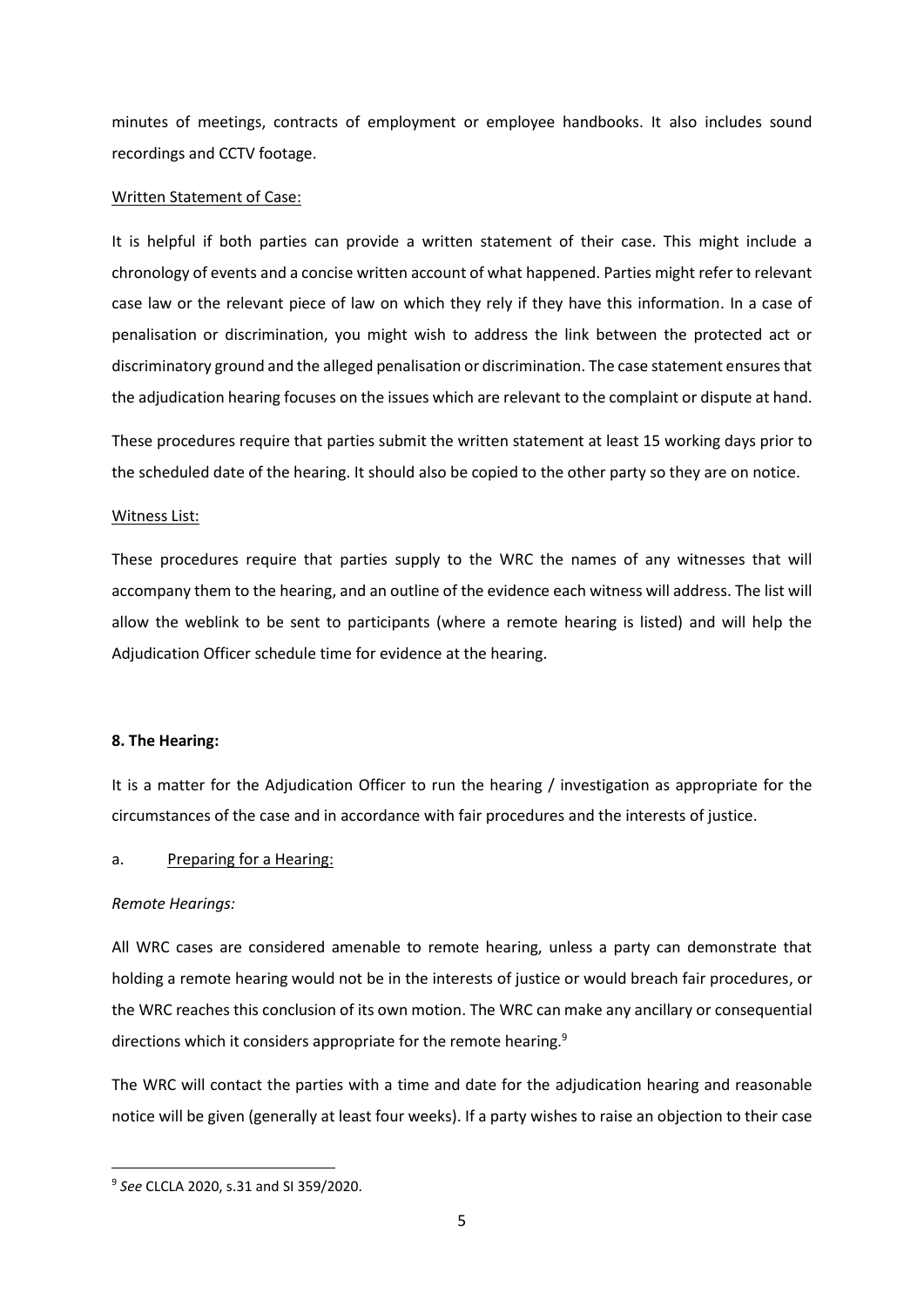being heard by way of a remote hearing, they must apply under the WRC's policy within 5 working days of the hearing notification letter on consent to the other party. Late objections must be raised before the Adjudication Officer on the day of the hearing[: Objections to Remote Hearings](https://www.workplacerelations.ie/en/complaints_disputes/adjudication/objections-to-remote-hearings/) – Workplace [Relations Commission](https://www.workplacerelations.ie/en/complaints_disputes/adjudication/objections-to-remote-hearings/)

#### *Special Requirements:*

If the parties, the representatives or the witnesses have any special requirements (including the requirement for an interpreter), they should give as much notice as possible in order to be facilitated.

#### *Witness List:*

As above, these procedures require that parties supply to the WRC the names of any witnesses that will accompany them to the hearing. Parties should state what relevant issue the evidence of each witness will address.

## *Postponements Procedure:*

WRC procedures for postponements were updated in July 2021. The current procedures entail two distinct processes – Process 1 and Process 2. Process 1 concerns requests on consent made early, which meet certain criteria and which are granted as matter of course. Process 2 concerns requests where there are "exceptional circumstances and substantial reasons". All requests must be made by email as early as possible to the WRC, and on notice to the other parties. The requesting party must give details of the reasons along with all relevant documentation.

The WRC's postponement guidelines are published on its website and can be accessed at the link below. Parties are requested to consult these guidelines before making an application for postponement and use the short form provided in the link: [www.workplacerelations.ie/en/complaints\\_disputes/adjudication/postponement-policy/wrc](http://www.workplacerelations.ie/en/complaints_disputes/adjudication/postponement-policy/wrc-postponement-guidelines.pdf)[postponement-guidelines.pdf](http://www.workplacerelations.ie/en/complaints_disputes/adjudication/postponement-policy/wrc-postponement-guidelines.pdf)

The Adjudication Officer may grant an adjournment on the day of the hearing but only in exceptional circumstances and for substantial reasons.

If a complainant does not attend a hearing, the Adjudication Officer may find that the complaint is not well-founded etc. If the respondent does not attend, the Adjudication Officer may proceed and make a decision based on the information and evidence available.

## b. WRC Hearings in Public and Parties Named in Decisions: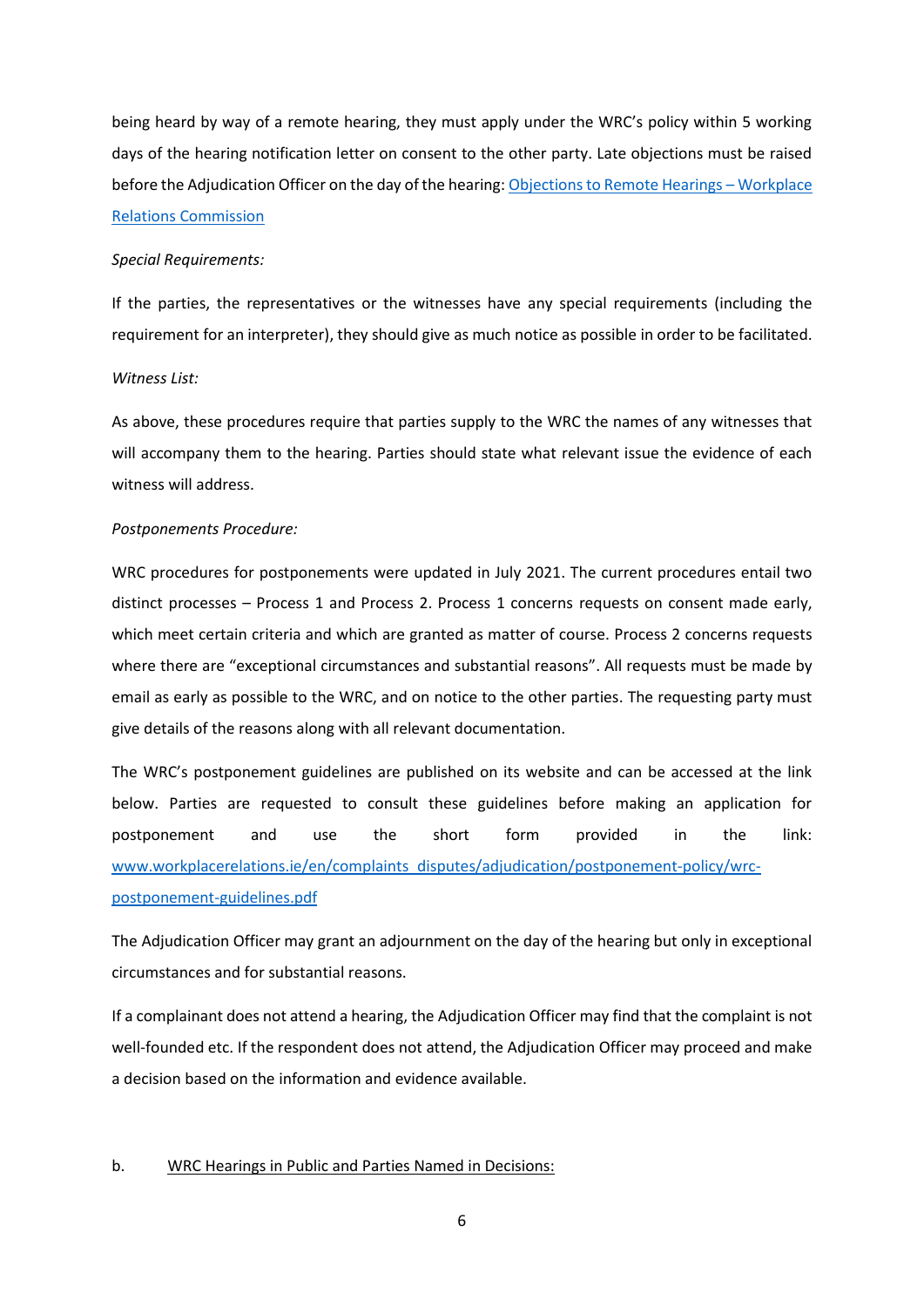Pursuant to the WRA 2021, all WRC hearings involving the administration of justice (that is all WRC cases save for those for disputes under Section 13 Industrial Relations Act 1969), will be conducted in public unless the relevant Adjudication Officer decides, of their own motion, or following an application from a party to the proceedings, that due to the existence of '*special circumstances*', the proceedings should be conducted in private. By way of example, '*special circumstances*' may include circumstances where a party has a disability or medical condition, which they do not wish to be revealed; cases involving issues of a sensitive nature such as sexual harassment; cases involving a protected disclosure; or cases which could result in a risk of harm to a party if the hearing is held in public, or if the parties are named in the decision. It should be noted that the fact that the parties both consider that there are '*special circumstances*' or that an individual's reputation might be impacted by having an employment or equality complaint ventilated in public does not automatically constitute a reason for the hearing to be heard in private. Ultimately, it is a matter for the Adjudication Officer to decide based on the facts of the case in accordance with the law and fair procedure.

Such decisions will generally be made by the Adjudication Officer at the hearing though parties may indicate their views in advance of the hearing. Once it has been decided that a case is to proceed in public, then members of the public may be admitted into the hearing. WRC case lists continue to be published weekly with case reference details only, to facilitate applications by the parties at the hearing. If the Adjudication Officer decides that the hearing should be held in private, members of the public will not be admitted.

No recording of the hearing is permitted. Refusal to adhere to this rule may result in the hearing being terminated.

#### c. Evidence and Witnesses:

It is the responsibility of the parties and their representatives to ensure that all relevant information has been sent to the WRC prior to the hearing and all witnesses are available on the day of the hearing.

The Adjudication Officer can ask questions of each party and of any witnesses attending. They will give each party the opportunity to give evidence, to call witnesses, to question the other party and any witnesses, to respond and to address legal points. Witnesses will usually be allowed to attend for the case but this depends on the circumstances and physical/virtual room capacity. The Adjudication Officer will decide what is appropriate, taking into account fair procedures, arrangements which will best support the effective and accurate giving of evidence, the orderly conduct of the hearing and the capacity of the hearing room/virtual platform.

7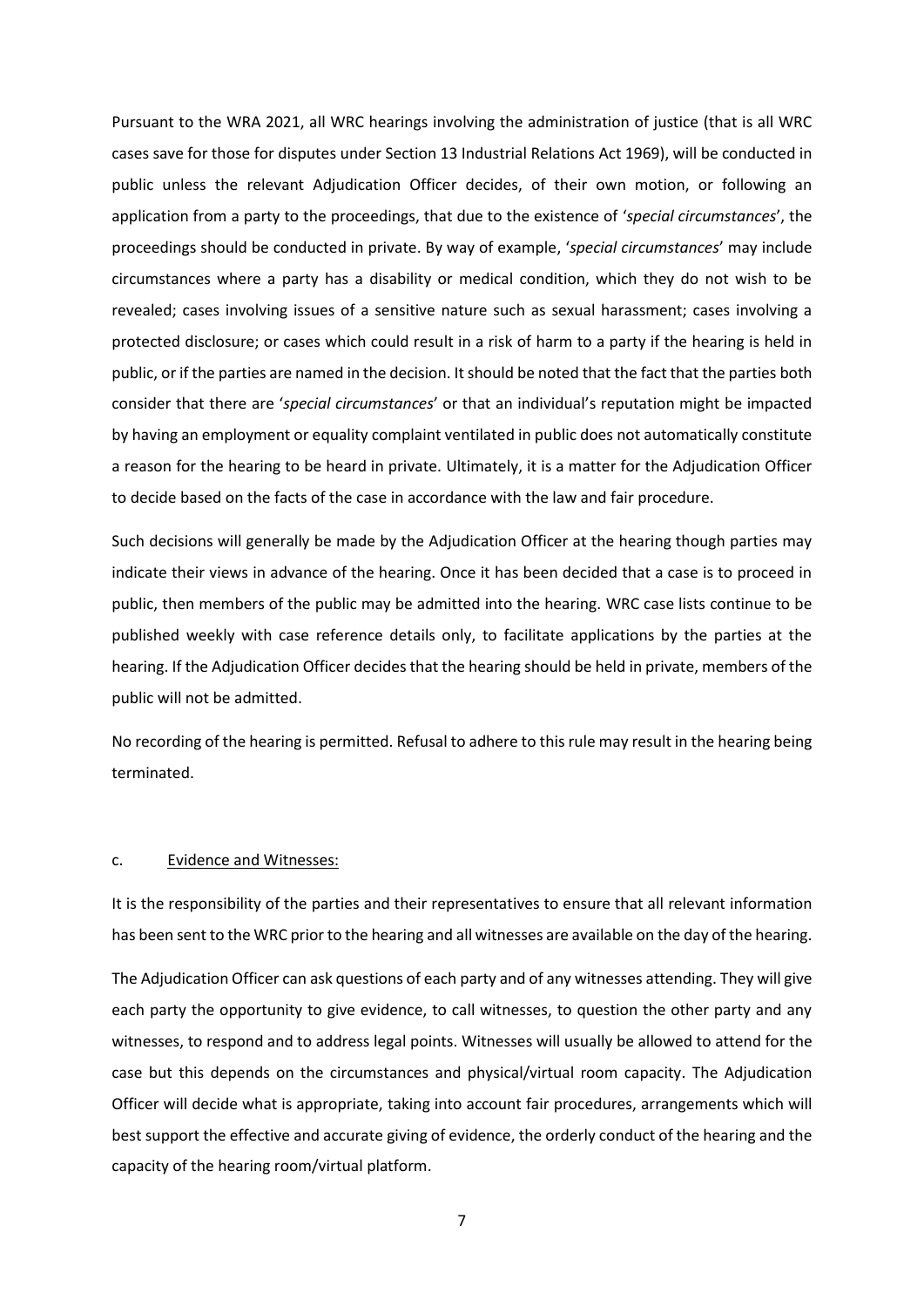The Adjudication Officer may take evidence on oath or affirmation. The Adjudication Officer will explain to the witness (and interpreter, where appropriate) that by swearing an oath or making an affirmation, the witness (and interpreter, where appropriate) is promising to tell the truth, and that giving false evidence after doing so is a criminal offence punishable by way of imprisonment and/or fine.

In light of public health guidelines, although WRC offices do hold a number of copies of holy books on site, parties and witnesses should be prepared to refer to their own physical or electronic version of their holy book if they wish to swear an oath. If they require assistance from the WRC to facilitate this, they should email pru@workplacerelations.ie 10 days in advance of the hearing. This step is not necessary if a witness chooses to make an affirmation.

Please see the WRC's 2021 Witness Guidelines translated into over ten languages on the WRC website and here: [WRC Witness Guidelines.](https://www.workplacerelations.ie/en/complaints_disputes/adjudication/wrc-witness-guidelines/)

# d. Conduct at the Hearing:

Parties should treat each other and the Adjudication Officer and WRC staff members with respect. If a party's behaviour impacts on the conduct of the case it may be necessary for the Adjudication Officer to terminate proceedings: see case **ADJ-00020017** by way of example. If a party is unhappy with a decision, they have a right of appeal. However, harassment or defamation of Adjudication Officers or staff will not be tolerated. See also the WRC's policy on unreasonable conduct by service users<sup>10</sup>.

# **9. When Inferences can be Made:**

Parties should note that Adjudication Officers are permitted by statute to draw adverse inferences in certain circumstances. The EEA allows for inferences to be drawn where information is sought from a party and not provided. This also applies to ESA complaints.

# **10. Decision:**

Following the hearing, the Adjudication Officer will prepare a written decision on the case. This will encompass a decision or recommendation in respect of each complaint or dispute. This will be issued to the parties. The decision will also be uploaded to the WRC website. An anonymised version of the

<sup>10</sup> [wrc-policy-regarding-unreasonable-conduct-v2020.pdf](https://www.workplacerelations.ie/en/publications_forms/wrc-policy-regarding-unreasonable-conduct-v2020.pdf)